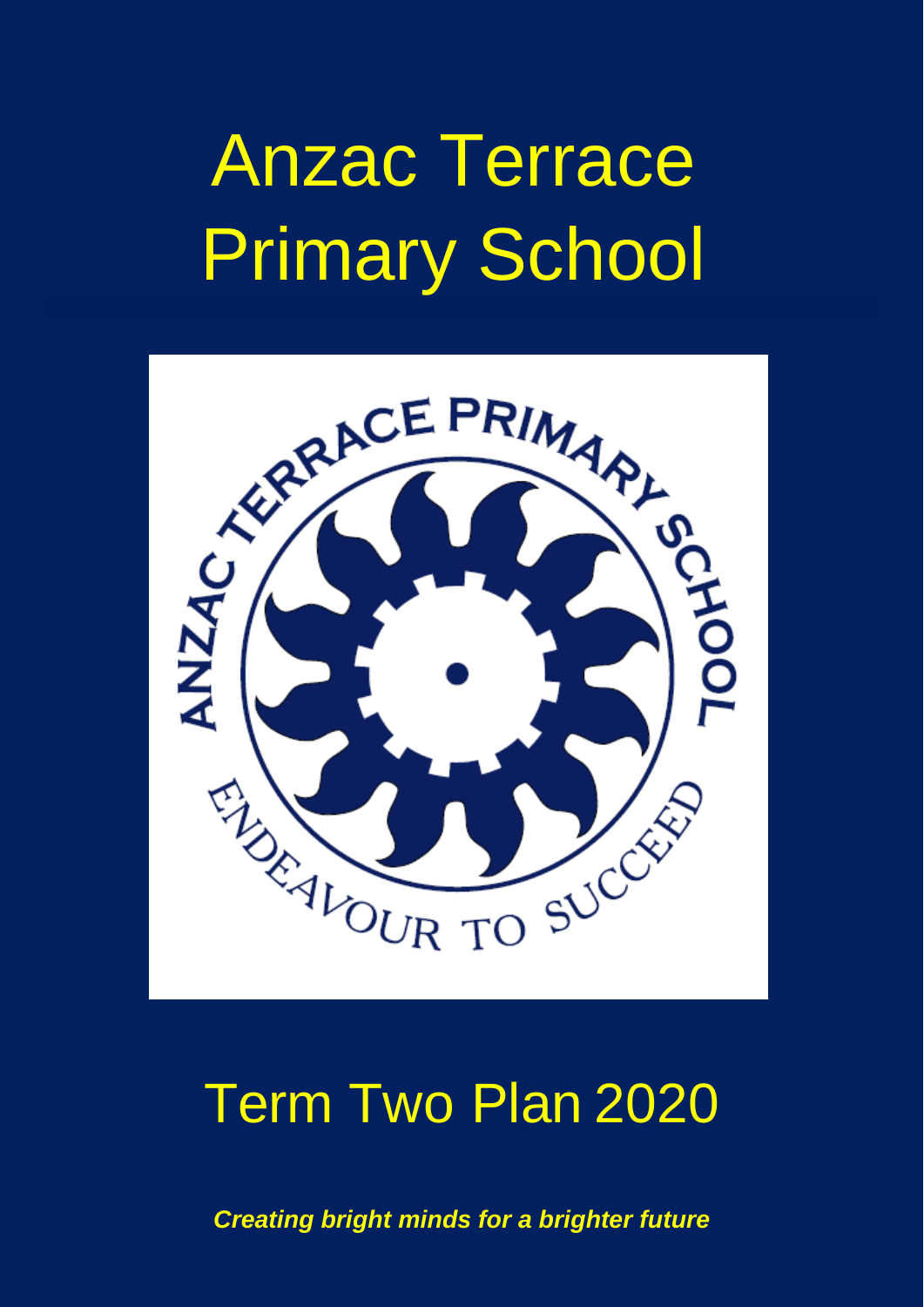On Friday 17th April the Premier of Western Australia, Mark McGowan announced the Soft Term 2 opening for public schools as part of COVID-19 response. This means an adjustment of our plans for Term Two, which we have outlined in detail for you in this document.

## **We are open for all students who parents and carers choose to send to school**

Anzac Terrace, like all public schools in WA will be open when Term Two commences on Wednesday 29th April for all students whose parents and carers choose to send their children to school.

# **Face to face teaching**

Students who attend on site will be taught a full face to face program by their classroom teachers, including our specialist teachers. Classes will be collapsed across years levels to accommodate both classroom learning and online learning. The changes will look like this:

| <b>Year Levels</b>    | <b>Current Classroom Structure</b> | <b>Adapted Classroom Structure</b> |
|-----------------------|------------------------------------|------------------------------------|
| Kindy and Pre Primary |                                    |                                    |
| Year $162$            |                                    |                                    |
| Year $364$            |                                    |                                    |
| Year $5 \& 6$         |                                    |                                    |

Programs prepared at the end of Term 1 in preparation for online learning should be used in both classroom and online learning. As we will have large numbers in classes across the school, staff will need to revert to something that resembles their normal timetable. This doesn't mean that you need to prepare lots of additional work outside of the half a day program we set. In line with the timetable we sent home to parents at the end of last term, we have found additional resources to carter for the areas of 'Creative Time' and 'Health and Wellbeing Time'. These can be used with both students in the classroom and those learning at home. These resources can be found on the 'Shared Drive' under *Distance Learning Resources*.

With classes being collapsed, you may have additional children in your class who are not normally in there. Please teach all children as one class. They may have different activities to complete, but these can be done in accordance with your timetable.

A new DOTT timetable will be put in place for the duration of this teaching period starting from Week 2.

## **Distance Learning**

For parents who choose to keep their children at home, the school will maintain an enhanced program including full access to interactive online platforms, hard copy resources and learning packs (where necessary). A dedicated team of 5 teachers (Home Teachers) will provide support and guidance to both students and parents to maintain the education program at home. The team will be as follows;

| <b>Year Levels</b>    | Teacher               | Days                          |
|-----------------------|-----------------------|-------------------------------|
| Kindy and Pre Primary | <b>Shelley Keyser</b> | Monday - Friday (working from |
|                       |                       | home)                         |
| Year $1 \& 2$         | Amanda Cox            | Monday (working from home)    |
|                       |                       | Tuesday - Friday              |
| Year $3 \notin 4$     | Mikhala Stacey        | Monday - Friday               |
| Year $5 \& 6$         | Amanda McAlpine       | Monday                        |
|                       | Simone Irvine         | Tuesday - Friday              |

Classroom teachers are to provide the Home Teachers with their work packages by Thursday the week prior. This is to include any teaching documents and any resources that will need to be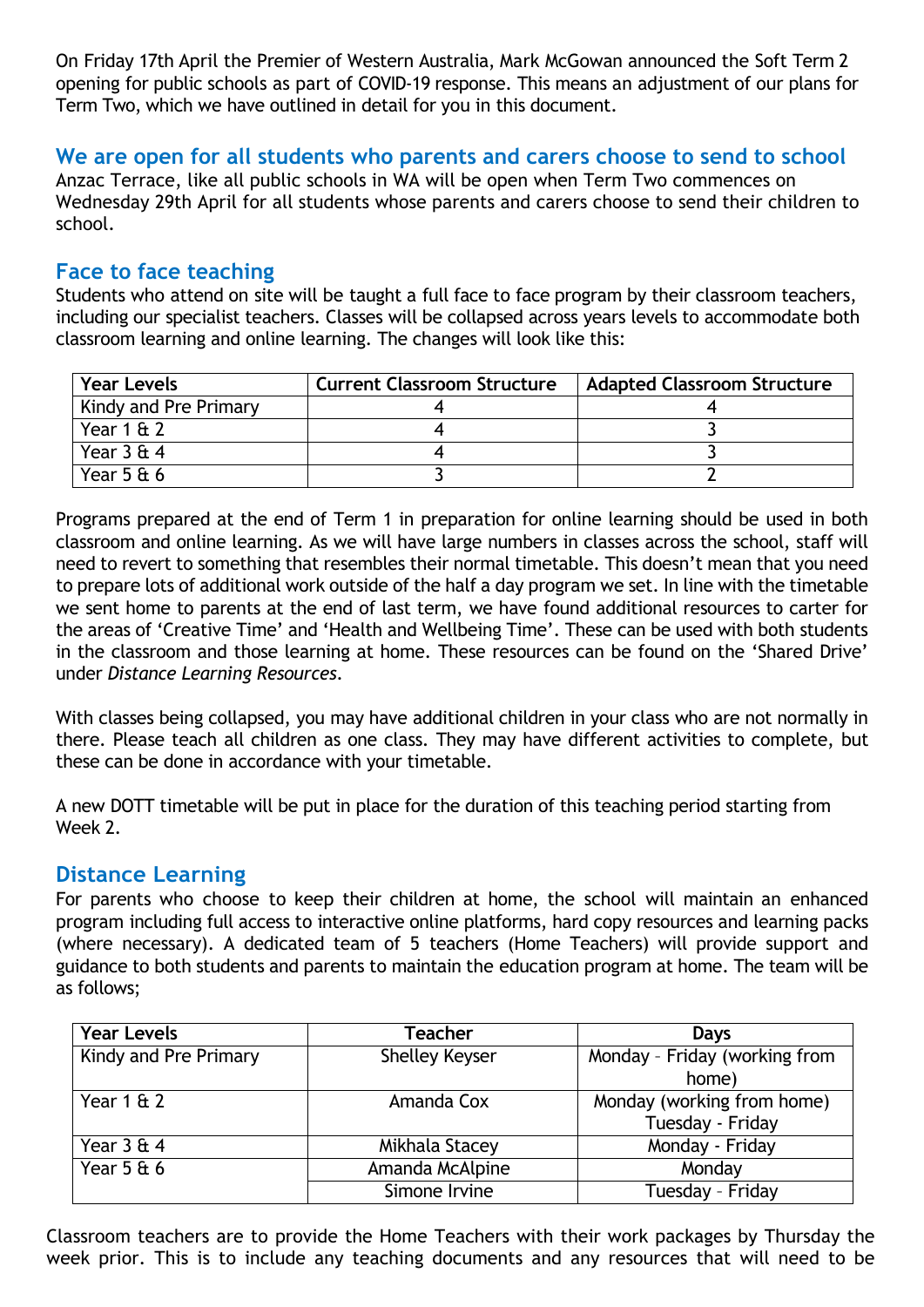uploaded to Connect. During this period, these teachers will have access to your class's Connect page to enable them to communicate with both parents and students and also manage the learning program.

Classroom teachers will be expected to make contact with their class at least once a week starting in Week 2 via WebEx. Home teachers will cover the classes for the teachers in their teaching cluster to allow this contact to be made. A timetable will be created to cater for this once the DOTT timetable is known. This will eliminate technical difficulties in homes, eg. multiple children contacting teachers with minimal devices. Classroom teachers may also choose to make contact with their students via email or phone during the week too.

Home Teachers will maintain contact with students working at home. Students will be encouraged to contact their Home Teacher for assistance with their work packages. This can be done either via email or by phone. These teachers will also contact students via WebEx at the beginning of each week to provide lesson instruction and on an individual basis as required. Home teachers will contact each class individually to provide instruction.

Specialist teachers will be required to check in with the students working from home. Specialist Teachers will also be expected to provide their lessons/activities to the Home Teacher to put on Connect and provide to the students learning from home.

**No matter your choice as parents, all students will be taught and supported by the school.**

# **It will not be business as usual, yet**

There will be changes to our school operations on site to comply with health advice and Government directives. These are constantly changing. We will update you with changes as they become apparent. This is how things currently stand and how school will operate as of Tuesday 28 April 2020.

# **ONSITE OPERATIONS**

# **Parents and visitors must drop and pick-up students from designated gates only and NOT enter the school grounds.**

This will operate as follows:

Access points to the school

- Bike rack entry off Mickleton Terrace entry only for those students riding a bike or scooter to school.
- Bus bay on Anzac Terrace kiss and drive drop off for Kindy and Pre Primary students only.
- Parent carpark on Culworth Road kiss and drive drop off for Year 1-3 students only.
- Pyramid climbing frame on Mickleton Terrace kiss and drive drop off for Year 4-6 students only.

Only three gates will be available during drop off and pick up times:

- Front Office gate
- Gate between Library and Room 2
- Gate between Room 14 and Undercover Area

#### **DROP OFF – 8.10 to 8.30am**

#### **Kindy and Pre Primary:**

- Students to be dropped off in the bus bay on Anzac Terrace. This will be in a kiss and drive format.
- A staff member will greet the students at the gate and direct them towards the staff member standing on the Netball court.
- Students will be directed to their classroom where their class teacher will be waiting.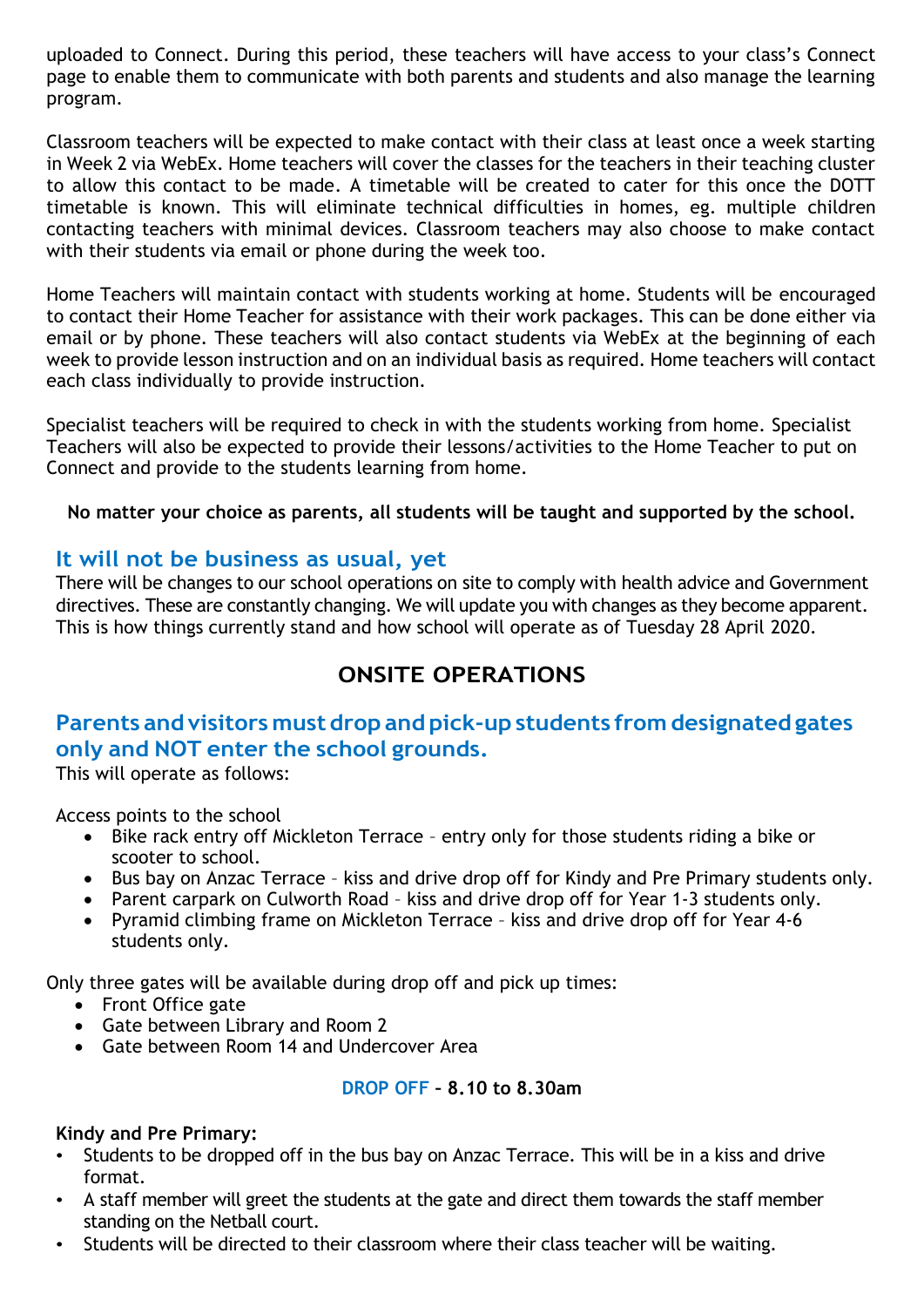#### **Year 1 to 3 students:**

- Students to be dropped off in the parent carpark on Culworth Road. This will be in a kiss and drive format and the carpark will be modified to accommodate this.
- A staff member will greet the students in the carpark and direct them up the path and through the open gate at the front office.
- Students will be directed to their normal courtyard and wait to be let in.

#### **Year 4 to 6 students:**

- Students to be dropped off at the Pyramid Climbing frame on Mickleton Terrace. This will be in a kiss and drive format.
- A staff member will greet the students at the Pyramid climbing frame and direct them across the oval, up the stairs and through the open gate near Room 14.
- Students will be directed to their normal courtyard and wait to be let in.

Families with students in multiple year groups and different drop off points will need to drive to each point for drop off.

#### **PICK-UP**

#### **Kindy and Pre Primary – Pick up at 2.30pm**

- Class teachers will seat students on Junior Netball Courts for 2.30pm dismissal in class groups.
- Siblings of Kindy Pre Primary students only will be able to be picked up in this session. Siblings will be sent to the Netball court to wait with their sibling for pick up.
- Using the kiss and drive format, parents will pick up their child from the bus bay on Anzac Terrace.

#### **Year 1 to 3 students – Pick up at 2.45pm**

- Class teachers to take students out to the grassed area towards that Anzac Terrace end of the parent carpark for pick up at 2.45pm.
- Using the kiss and drive format, parents will pick up their children from the modified parent carpark.

#### **Year 4 to 6 students – Pick up at 2.45pm**

- Class teachers to take students out to the Pyramid Climbing frame in Mickleton Terrace for pick up at 2.45pm.
- Using the kiss and drive format, parents will pick up their children from this point.

Families with students in multiple year groups and different pick up points will need to drive to each point for pick up.

#### **OSHC**

- OSHC will be available for students who utilise the facility.
- When dropping off and picking up students, parents will need to use the entry point at the bike rack on Mickleton Terrace, walk through the gate between Library and Room 2 and around the buildings to the OSHC room.
- Providers will drop off students to their class at 8.20am and meet students in the school undercover area at 2.45pm.

#### **Late arrival and Early pick up**

- There will be no access to the Front Office during this period and the front door will be locked.
- If students arrive to school late, they will be unable to go through the office to collect a late note. Students are to head straight to their classroom. Please make note of the time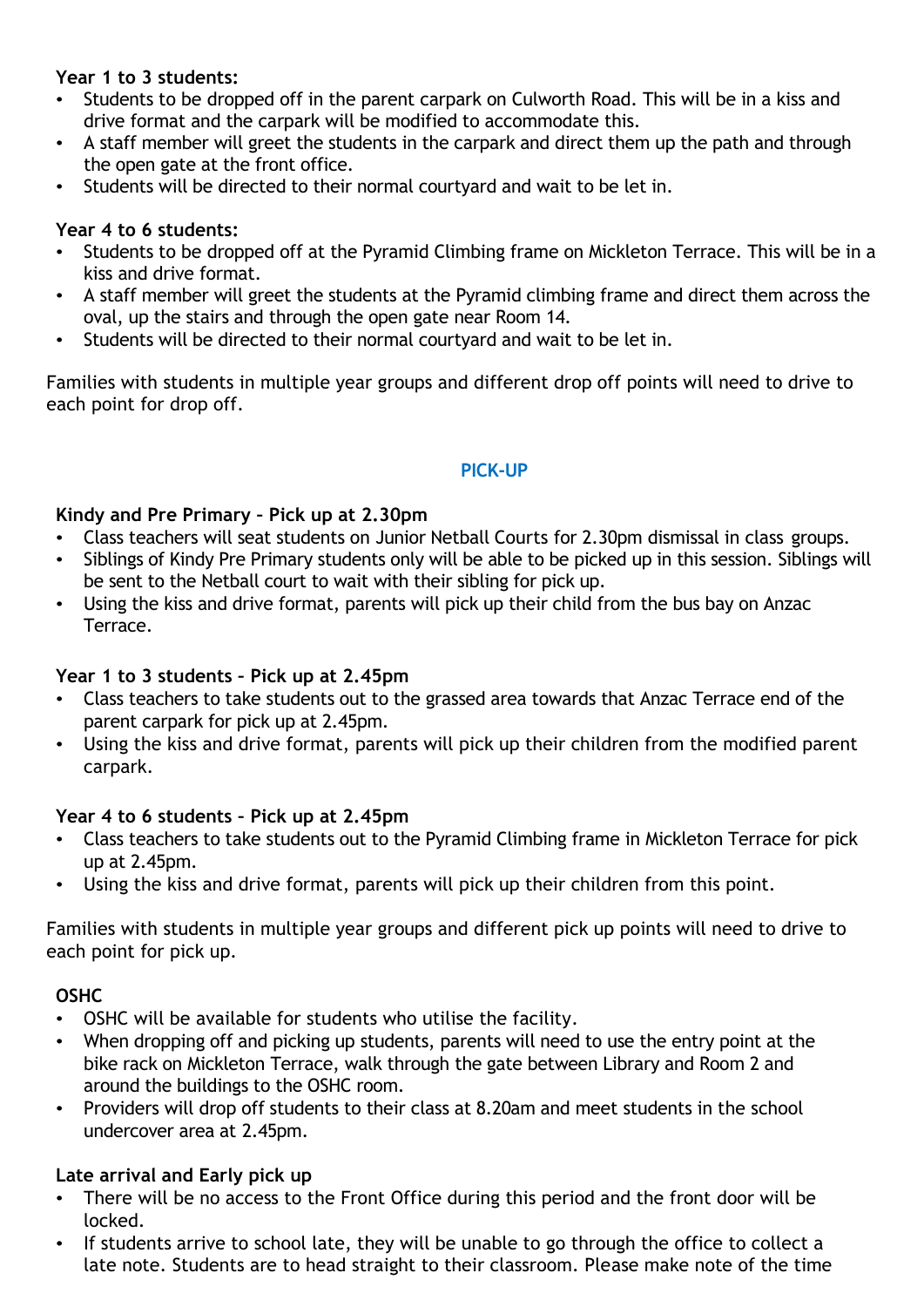and reason on your roll as normal and enter it on to Integris.

• Should students need to be picked up early, contact will need to be made with the school via phone to arrange for this. A staff member will accompany the student to the designated pick up point.

# **Recess and Lunch**

- Students will have recess and lunch in their usual designated areas. Duty will resume as normal.
- Playground equipment will be open and will be cleaned following break times. Please only use the equipment at recess and lunch times.
- The use of sports equipment will be limited.

# **Limited Activities**

The following activities remain suspended until further notice:

- School Assemblies
- Excursions
- Incursions
- Targeted intervention including Reading Rockets
- **Chess Club**
- Coding Club
- **Reading Club**
- **Choir**
- School Banking
- Interschool Sport

The following programs will continue (at this stage):

- Literacy Coach time
- Numeracy Coach time
- Digital Technologies Coach time (this will be spread across the week rather than one day to fit with Simone's Home Teacher role)
- HOTS program

# **Social Distancing**

Under the new AHPPC Guidelines, students are no longer required to follow the 1.5m physical distancing rule or the one person per 4 square metres rule. Both of these no longer exist for students within the school setting.

However, these rules are still to be maintained by staff. There are to be no gatherings of groups larger than 3 anywhere in the school. You will only be able to go to the staffroom to get your things and leave again. Staff meetings will not take place on mass.

Things are constantly changing and we will keep you updated on these changes.